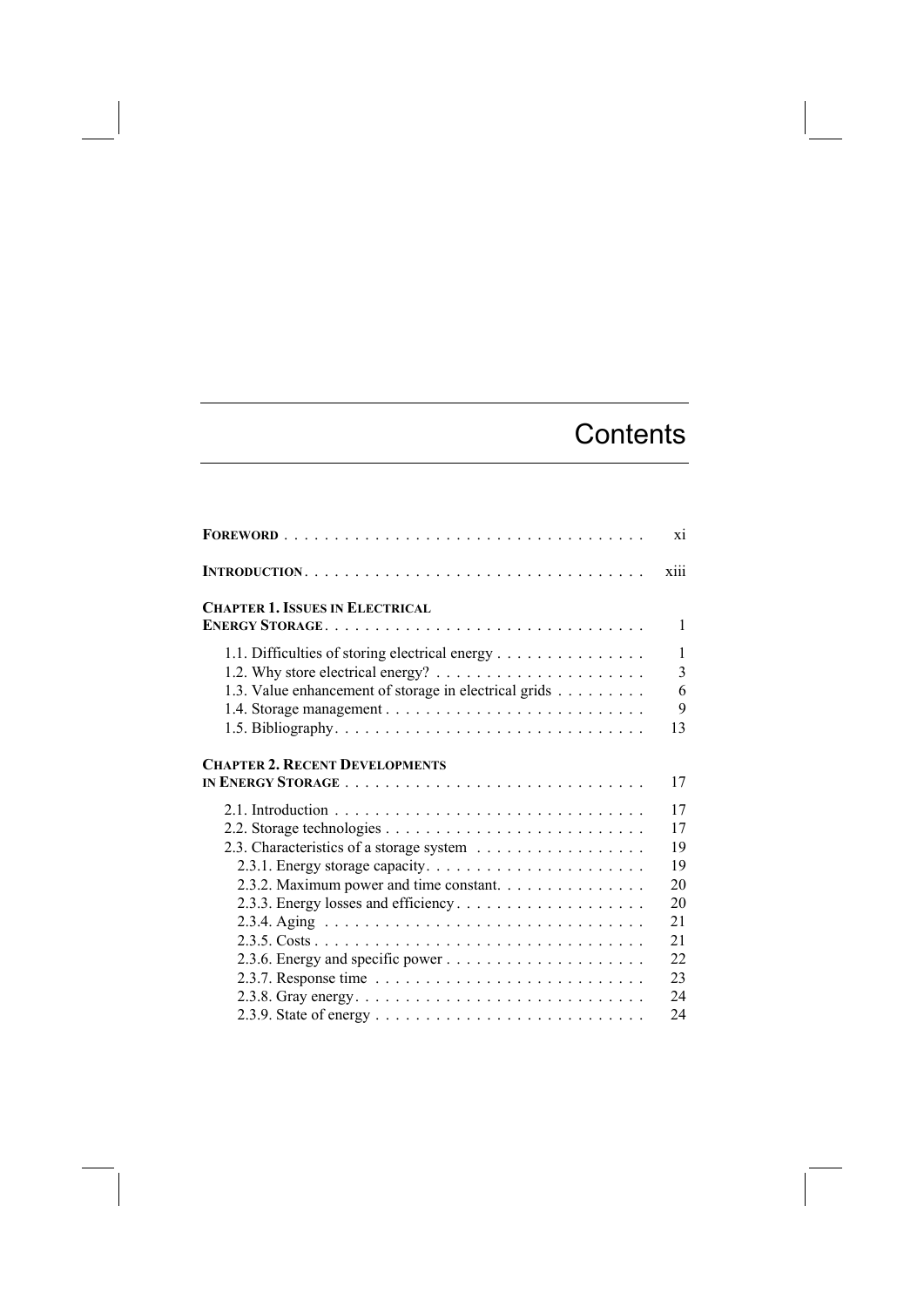|                                               | 25 |
|-----------------------------------------------|----|
| 2.4. Hydraulic storage                        | 26 |
| 2.4.1. Principle of hydraulic storage         | 26 |
|                                               | 27 |
|                                               | 32 |
| 2.5.1. Principle of compressed-air storage    | 32 |
| 2.5.2. First- and second-generation           |    |
|                                               | 33 |
| 2.5.3. Adiabatic compressed-air storage       | 34 |
|                                               | 35 |
|                                               | 36 |
| 2.6. Thermal storage                          | 38 |
|                                               | 38 |
|                                               | 39 |
|                                               | 40 |
|                                               | 40 |
|                                               | 45 |
|                                               | 47 |
|                                               | 48 |
|                                               | 49 |
| 2.11. Compared performances of                |    |
|                                               | 51 |
|                                               | 52 |
|                                               |    |
| <b>CHAPTER 3. APPLICATIONS AND VALUES</b>     |    |
| OF ENERGY STORAGE IN POWER SYSTEMS            | 55 |
|                                               | 55 |
| 3.2. Introduction to power systems            |    |
|                                               | 59 |
|                                               | 60 |
|                                               | 65 |
|                                               | 68 |
| 3.2.4. Some basics of the operation           |    |
|                                               | 69 |
| 3.3. Services that can be provided by storage | 84 |
|                                               | 84 |
|                                               |    |
| 3.3.2. Services required for connection       | 85 |
| 3.3.3. Potential additional services          |    |
|                                               | 88 |
| provided to a transmission system operator    |    |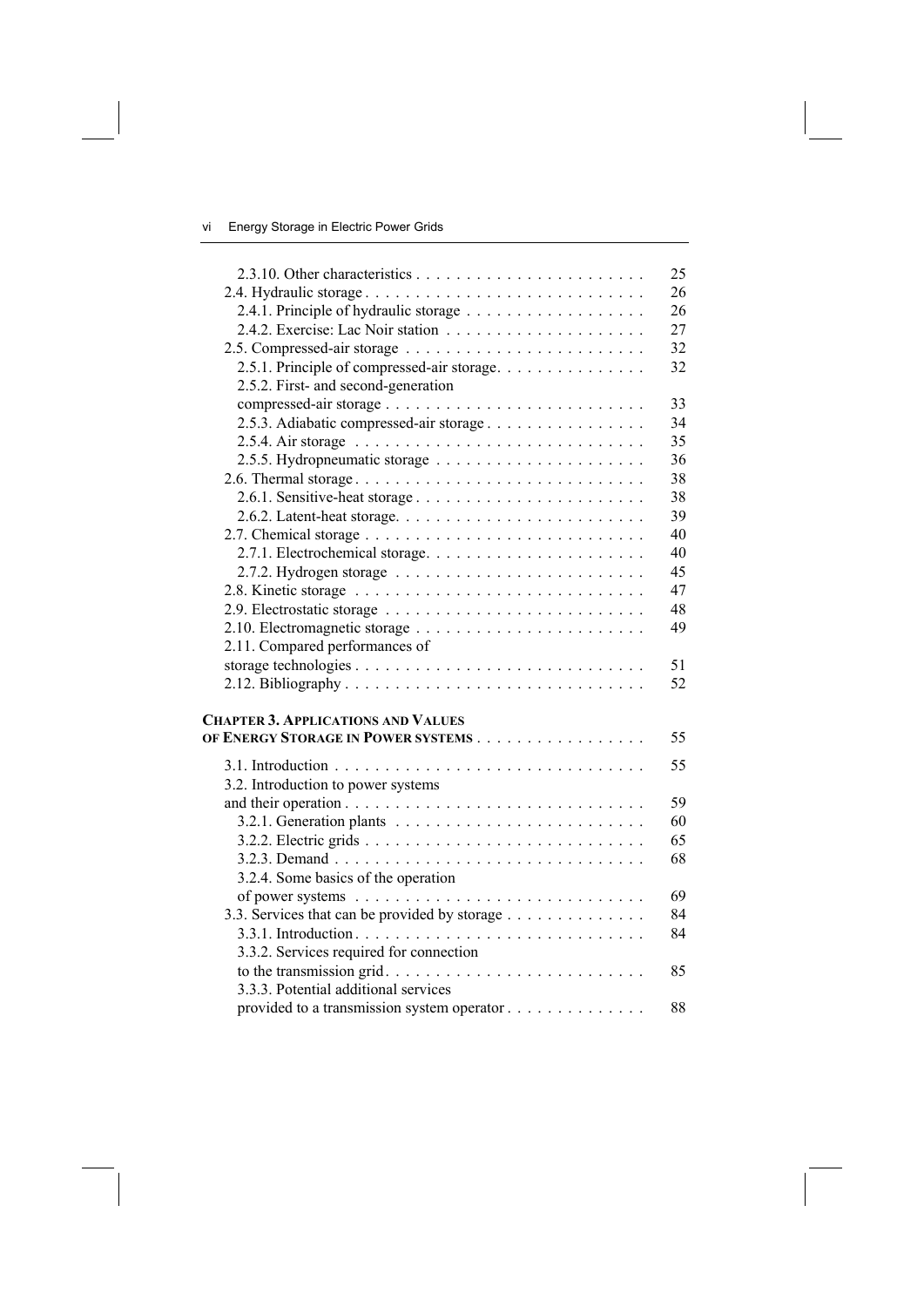| 3.3.4. Potential services provided by                                                                                |     |
|----------------------------------------------------------------------------------------------------------------------|-----|
|                                                                                                                      | 91  |
| 3.3.5. Services for a centralized                                                                                    |     |
|                                                                                                                      | 107 |
| 3.3.6. Services for a renewable                                                                                      |     |
|                                                                                                                      | 108 |
|                                                                                                                      | 118 |
| 3.3.8. Benefits from market activities                                                                               | 124 |
| 3.4. Example of the contribution of storage                                                                          |     |
|                                                                                                                      | 127 |
| 3.4.1. Indicator of state of charge of grid                                                                          | 127 |
| 3.4.2. Evolution scenario for electric grid                                                                          | 128 |
| 3.4.3. Treatment of congestion events in Brittany                                                                    | 128 |
| 3.5. Example of contribution of storage to                                                                           |     |
| dynamic support of frequency control                                                                                 |     |
|                                                                                                                      | 131 |
| 3.5.1. Context and potential interest                                                                                |     |
|                                                                                                                      | 131 |
| 3.5.2. What is under-frequency                                                                                       |     |
|                                                                                                                      | 131 |
| 3.5.3. Technical specifications of                                                                                   |     |
| dynamic support                                                                                                      | 132 |
| 3.5.4. Method used for detailed study                                                                                |     |
|                                                                                                                      | 135 |
|                                                                                                                      | 135 |
| 3.5.6. Stage 2: dynamic simulations $\ldots \ldots \ldots \ldots \ldots \ldots$                                      | 141 |
| 3.5.7. Stage 3: experimental laboratory                                                                              |     |
|                                                                                                                      | 142 |
|                                                                                                                      | 144 |
|                                                                                                                      | 145 |
|                                                                                                                      | 145 |
|                                                                                                                      | 146 |
| <b>CHAPTER 4. INTRODUCTION TO FUZZY LOGIC</b><br>AND APPLICATION TO THE MANAGEMENT<br>OF KINETIC ENERGY STORAGE IN A |     |
|                                                                                                                      | 153 |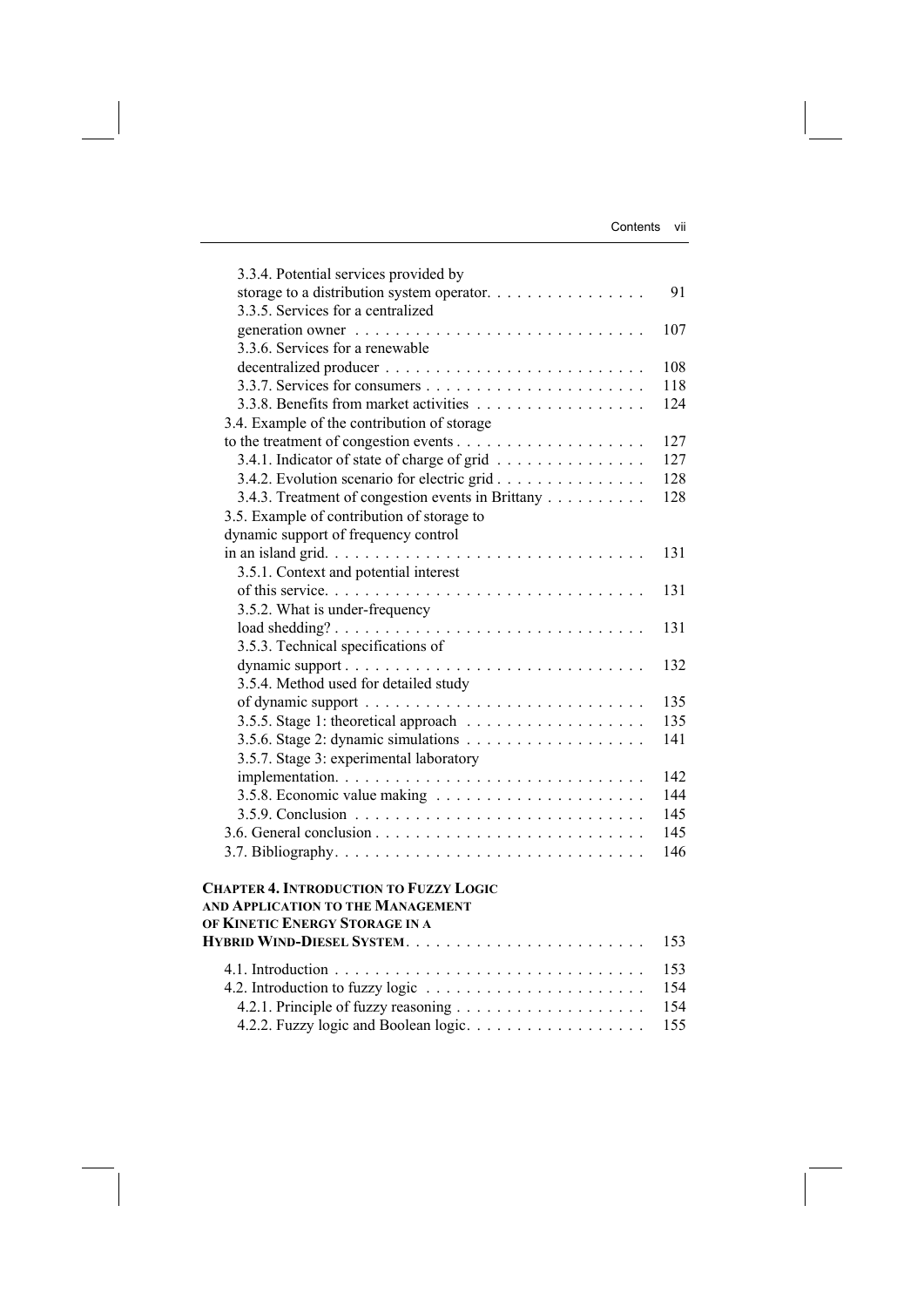|                                                                                           | 160 |
|-------------------------------------------------------------------------------------------|-----|
|                                                                                           | 164 |
| 4.3. Wind-kinetic energy storage combination                                              |     |
| on an isolated site with a diesel generator                                               | 168 |
|                                                                                           | 168 |
|                                                                                           | 170 |
|                                                                                           | 171 |
| 4.3.4. Results of simulation with fuzzy                                                   |     |
| supervisor $\ldots \ldots \ldots \ldots \ldots \ldots \ldots \ldots \ldots \ldots \ldots$ | 174 |
| 4.3.5. Results of simulation with                                                         |     |
|                                                                                           | 176 |
|                                                                                           | 179 |
|                                                                                           | 179 |
|                                                                                           |     |
| <b>CHAPTER 5. SUPERVISOR CONSTRUCTION</b>                                                 |     |
| <b>METHODOLOGY FOR A WINDPOWER</b>                                                        |     |
| <b>SOURCE COMBINED WITH STORAGE</b>                                                       | 181 |
|                                                                                           | 181 |
|                                                                                           | 182 |
| 5.3. Supervisor development methodology                                                   | 183 |
|                                                                                           | 184 |
|                                                                                           | 184 |
|                                                                                           | 184 |
| 5.4.3. Means of action $\ldots \ldots \ldots \ldots \ldots \ldots \ldots \ldots$          | 185 |
|                                                                                           | 186 |
|                                                                                           | 186 |
|                                                                                           | 187 |
|                                                                                           | 187 |
| 5.6. Identification of various operating                                                  |     |
|                                                                                           | 191 |
|                                                                                           | 192 |
|                                                                                           | 193 |
|                                                                                           | 194 |
|                                                                                           | 194 |
|                                                                                           | 195 |
|                                                                                           | 199 |
|                                                                                           | 200 |
|                                                                                           | 200 |
|                                                                                           | 201 |
|                                                                                           | 201 |
|                                                                                           | 202 |
|                                                                                           |     |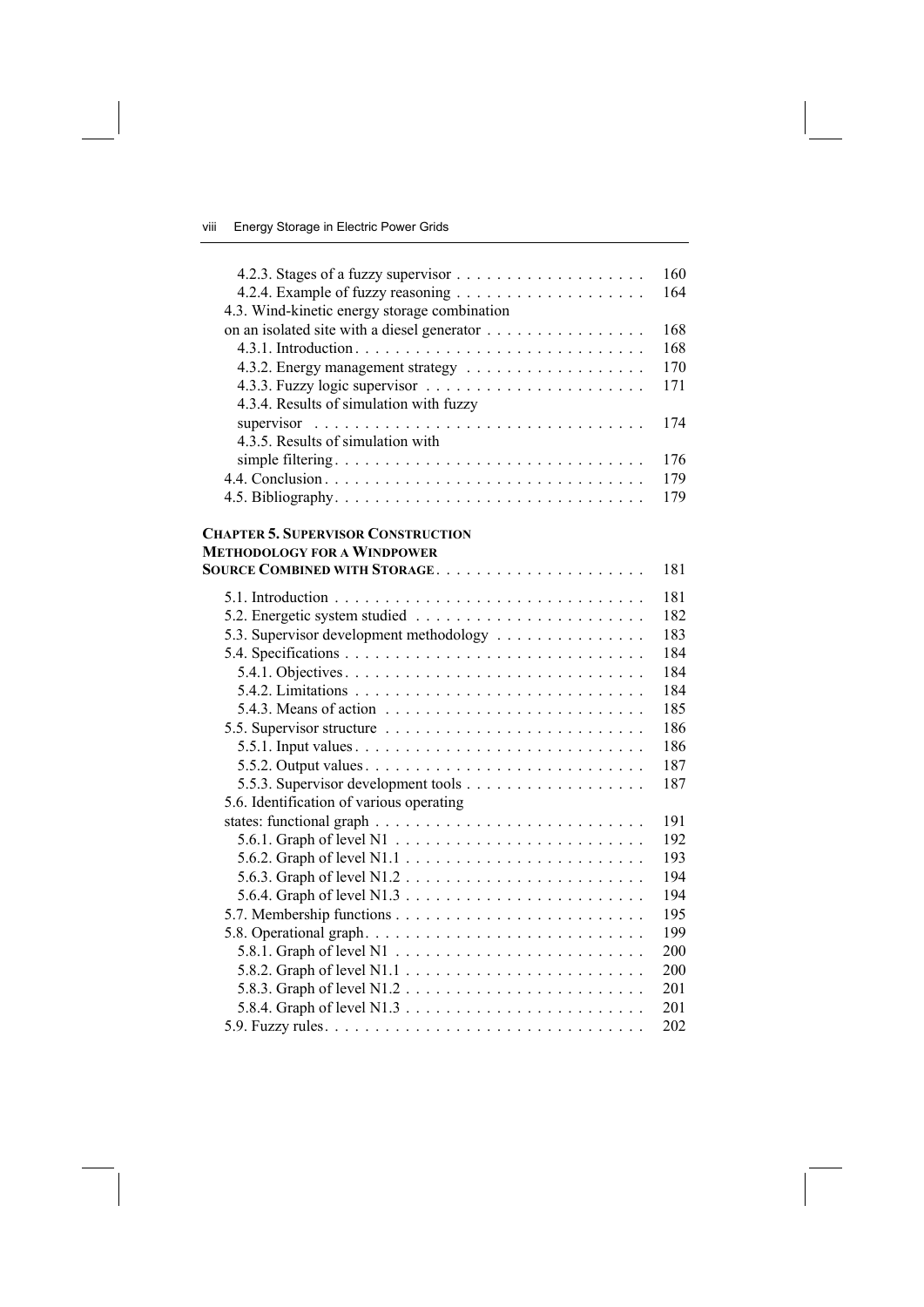|                                                                                                                                                                                                                     | 203<br>203<br>204<br>207<br>212<br>212        |
|---------------------------------------------------------------------------------------------------------------------------------------------------------------------------------------------------------------------|-----------------------------------------------|
| <b>CHAPTER 6. DESIGN OF A HYBRID</b><br><b>MULTISOURCE/MULTISTORAGE SUPERVISOR</b>                                                                                                                                  | 215                                           |
| 6.2. Methodology for the construction<br>of a supervisor for a hybrid source                                                                                                                                        | 215                                           |
| incorporating windpower<br>6.2.1. Determination of system specifications<br>6.2.3. Determination of functional graphs<br>6.2.4. Determination of membership functions<br>6.2.5. Determination of operational graphs | 217<br>218<br>220<br>223<br>227<br>231<br>233 |
| 6.3. Compared performance of different<br>6.3.1. Characteristics of simulated system.<br>6.3.2. Simulations of different                                                                                            | 234<br>234                                    |
| 6.3.3. Comparison of performance of different                                                                                                                                                                       | 237                                           |
| 6.5.1. Range of output value variations                                                                                                                                                                             | 248<br>249<br>249<br>249<br>251<br>253        |
| <b>CHAPTER 7. MANAGEMENT AND ECONOMIC ENHANCEMENT</b><br>OF ADIABATIC COMPRESSED-AIR ENERGY<br><b>STORAGE INCORPORATED INTO A POWER GRID</b>                                                                        | 255                                           |
|                                                                                                                                                                                                                     | 255<br>257<br>257<br>257                      |